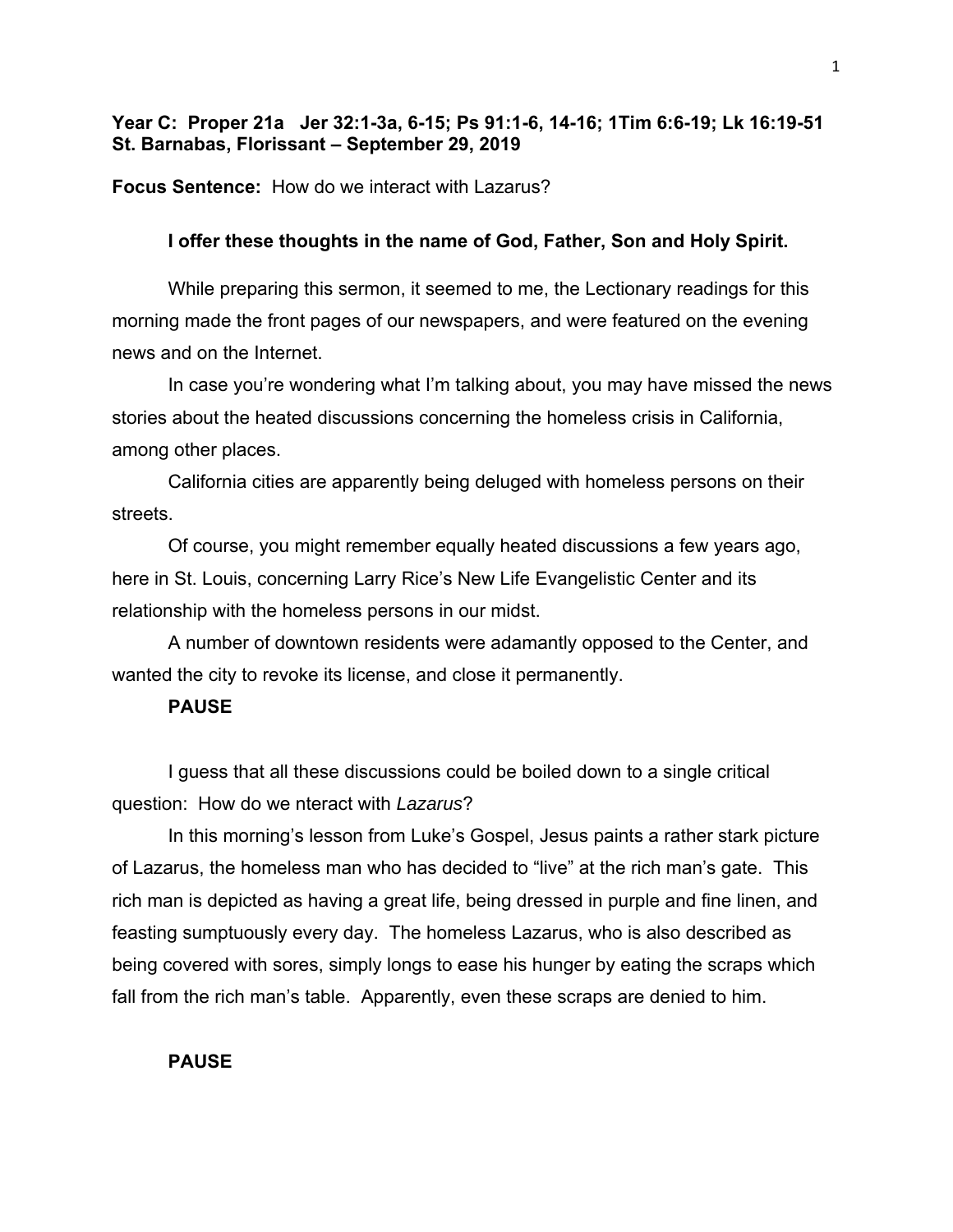Jesus goes on to describe the later punishment of the rich man in Hades, and the comfort that Lazarus receives in the afterlife in the bosom of Abraham. When the rich man asks that Lazarus be sent to him in Hades to ease his torment with a drop of water, Abraham reminds him, "Child, remember that during your lifetime you received your good things, and Lazarus in like manner evil things; but now he is comforted here, and you are in agony. Besides all this, there is a great impassible chasm fixed between us."

I guess it's pretty obvious that here we encounter the scary part. The rich man is being punished with torment in Hades for *ignoring* Lazarus, and each one of us might have to question ourselves and ask if we've been guilty of the same behavior. Indeed, how *have* we been interacting with Lazarus?

And then, if that's not enough, we have Paul's admonition to Timothy this morning as well: "For the love of money is a root of all kinds of evil, and in their eagerness to be rich some have wandered away from the faith and pierced themselves with many pains."

#### **PAUSE**

Before we make any snap judgments here, either of ourselves, or of California politicians, or even of the rich man in this morning's Gospel, let's admit that this question of "How do we interact with Lazarus?" is not a simple question.

By the way, one of the important lessons we clergy learn in preaching class is that you don't leave your congregation with a *question* at the end of your sermon, but I think I'm going to have to violate that rule big-time this morning. Because I (we) have got a whole bunch of questions to wrestle with, and very few good answers.

## **PAUSE**

First question, how do we know that Lazarus is truly in need?

Oh sure, in Jesus' story, it's pretty obvious that Lazarus is down and out. We don't know how or why he got to this sad state, but Jesus describes him as poor and covered with sores. Yeah, we can agree that Lazarus is definitely in need.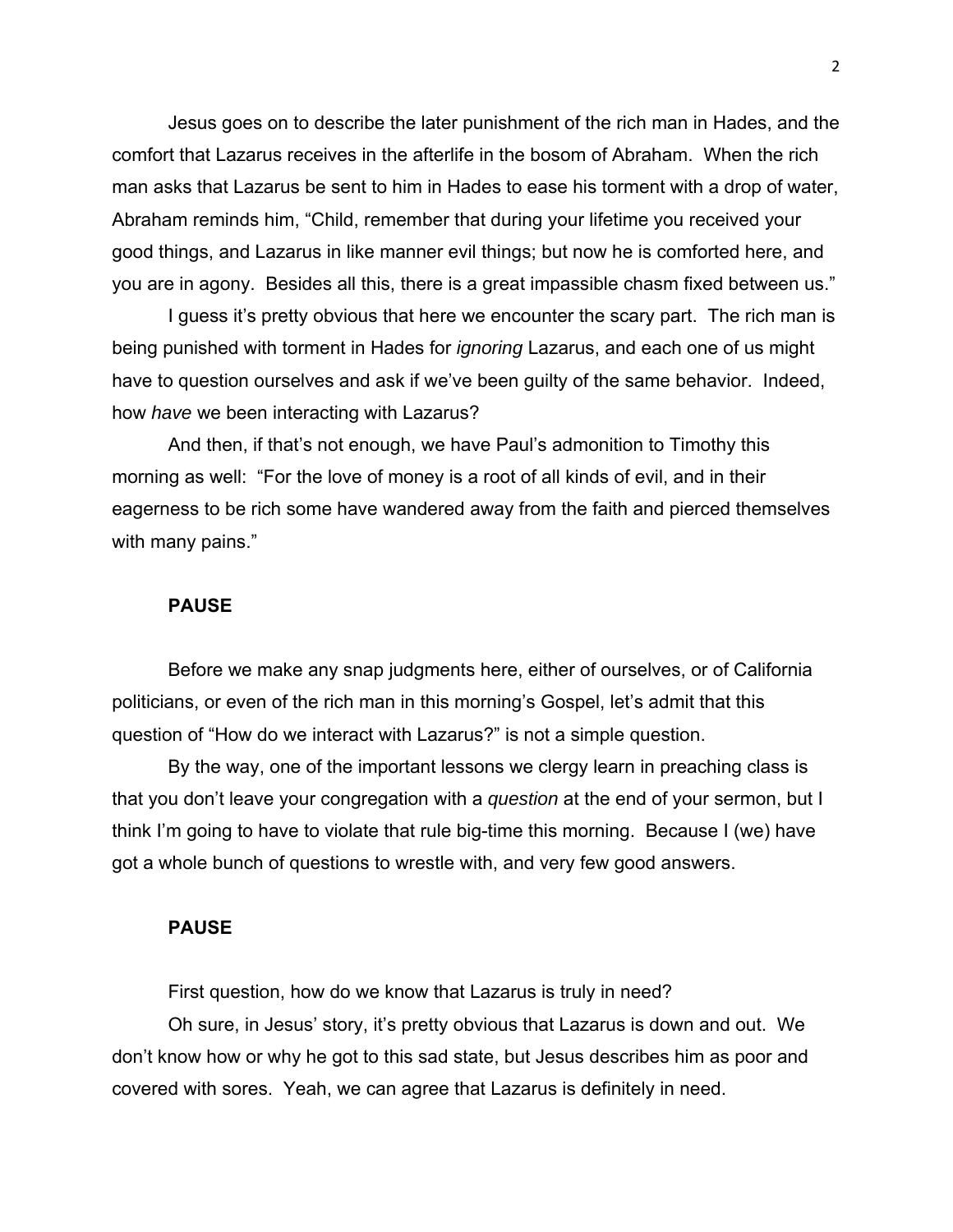But, you know, what about the people we encounter in our daily lives? Whether it's the guy standing at the exit ramp from the Interstate, holding a sign telling us that he's a homeless vet who can't get a job, or the couple down by Busch Stadium who have their own sign, accompanied with a very pained look, how do we know they're truly in need? What if they're just some kind of frauds? Some kind of cheats who are just trying to prey on our sympathy? And there are definitely cheats; on various school trips to Italy, when I was a Latin teacher, the group was warned about the people who pretend to be crippled beggars, but who then miraculously straighten up and walk away with the Euros you just gave them. And I've actually seen this happening!

#### **PAUSE**

Or how about another question: Aren't there agencies around here whose function it is to help Lazarus out? Whether they're tax-supported government agencies, or private charities, don't they have the resources to help Lazarus, and also the staff members to sort out whether Lazarus is truly in need? And, if I'm supporting these agencies, either through my taxes, or through my charitable contributions, isn't that enough?

OK, but then what does it mean to live in Missouri, a state that has declined to expand the Medicaid that could help Lazarus? Should we be doing more to urge that our state representatives reverse this stand on Medicaid?

It's also interesting to reflect on a conversation one of my clergy colleagues had with one of those state representatives, a self-described Christian by the way. You should know that the state senator in question admitted that he, as a Christian, did have some obligation to assist the poor, but that we as a society do not!! Curious to know where in the Gospel it says that.

#### **PAUSE**